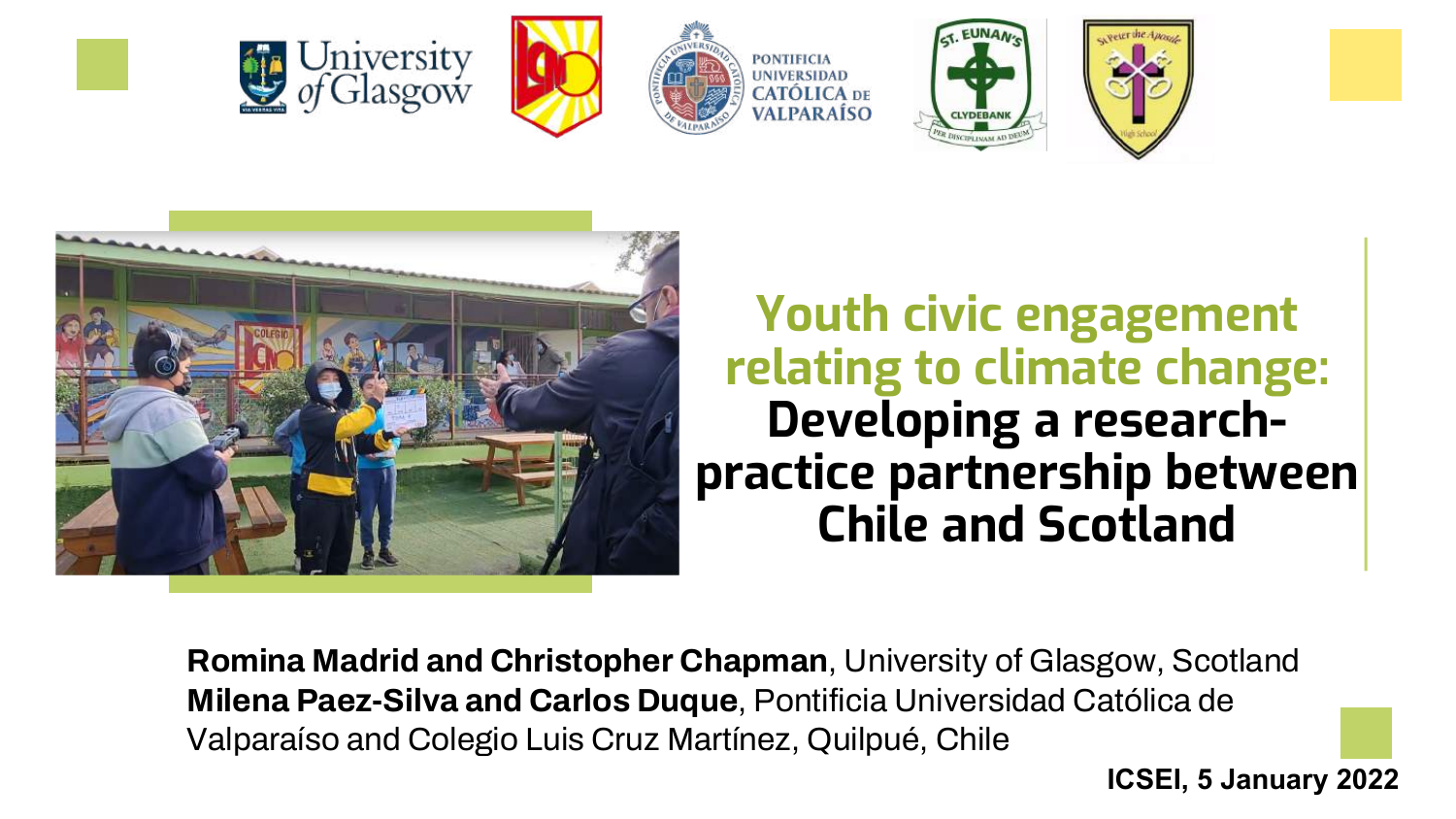## Problem(s) of practice

- Despite their vocal concerns about the climate crisis, young people's perspectives are largely underrepresented in policymaking.
- This has prompted widespread calls for more research that engages with pupil's environmental concerns throughout the world (Sanson et al., 2019). Specifically, in order to develop new mechanisms for amplifying children's voices in policy spaces, especially profound for climate-related discussions (Arts, 2019).
- The climate crisis demands to reimagine the role of education to promote youth voices and a provide a sense of hope and resilience (OECD, 2018). Reimagining such role requires integrating environmental issues into the curriculum and support teachers to develop and sustain interdisciplinary collaborations.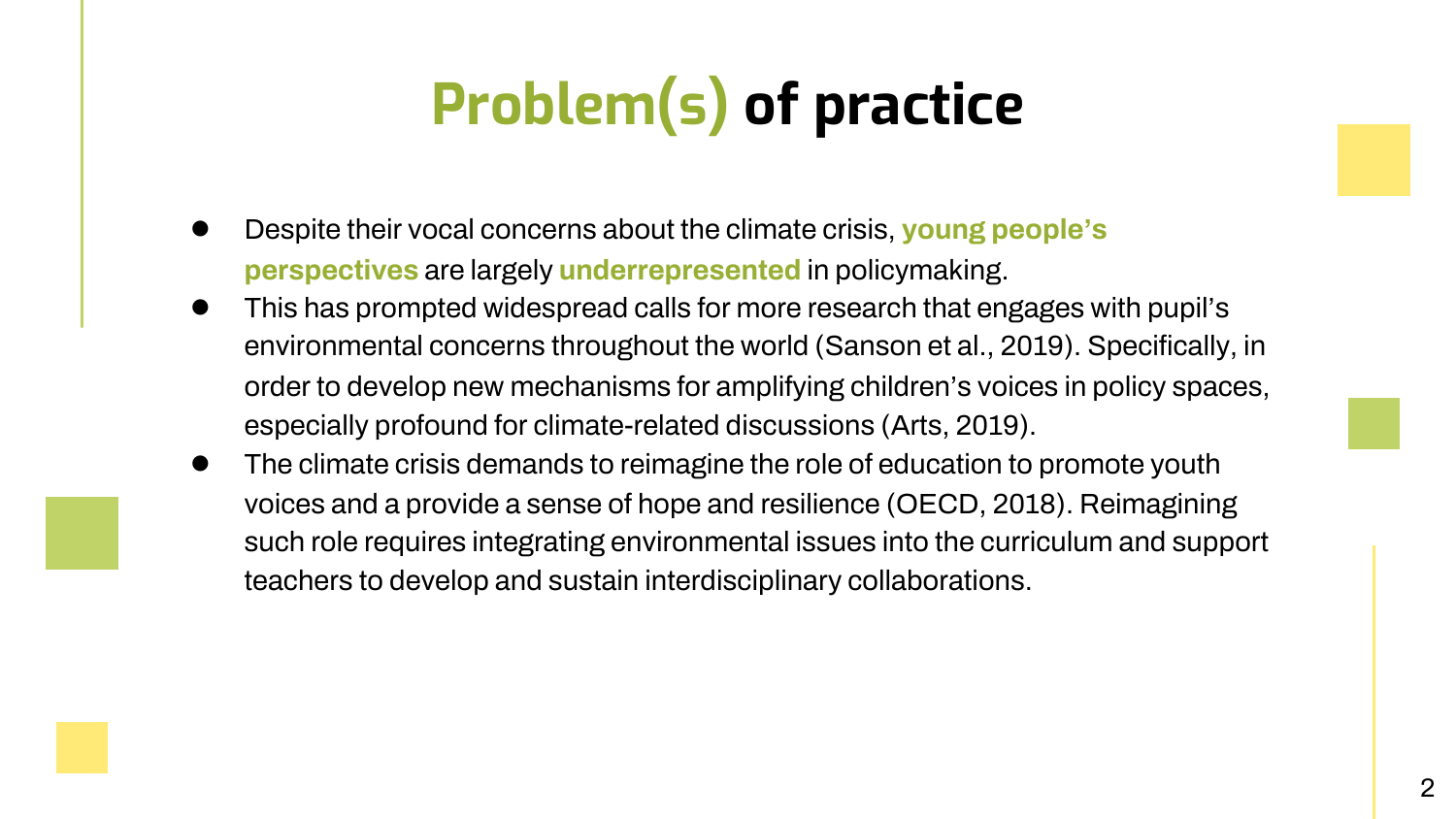## Conceptual framework



- Using the conceptual framework of Research-Practice Partnerships (RPP) researchers and practitioners from Chile and Scotland are developing an international collaboration to promote youth civic engagement relating climate change.
- A research-practice partnership (RPP) is a longterm collaboration aimed at educational improvement and transformation through engagement with research, intentionally organized to connect diverse forms of expertise and to ensure that all partners have a say in the joint work (Farrell, et al, 2020)
- This international partnership involves school teachers, university faculty staff, and pre-service teachers.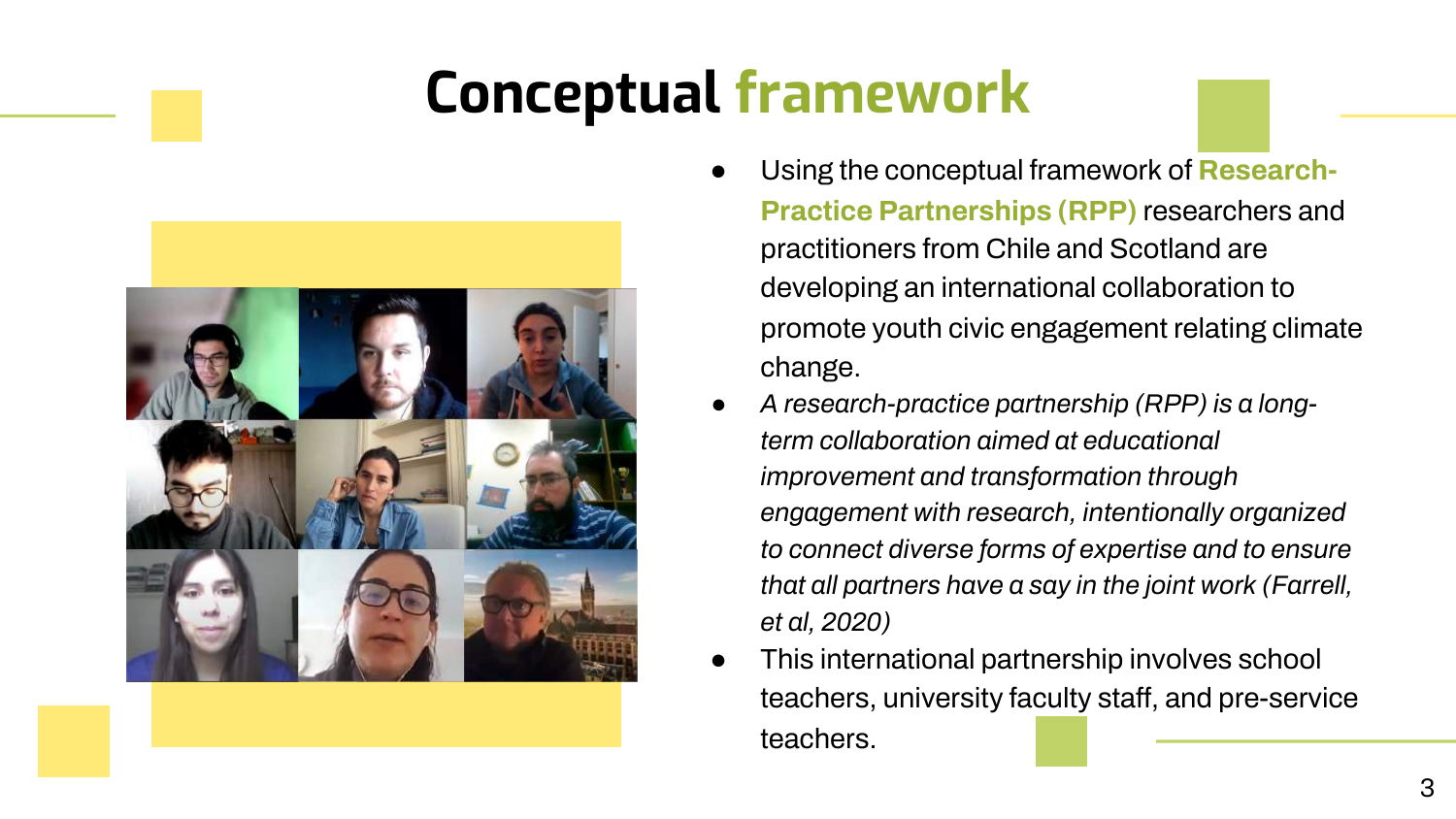#### Theoretical framework



(Ward et al, 2019)

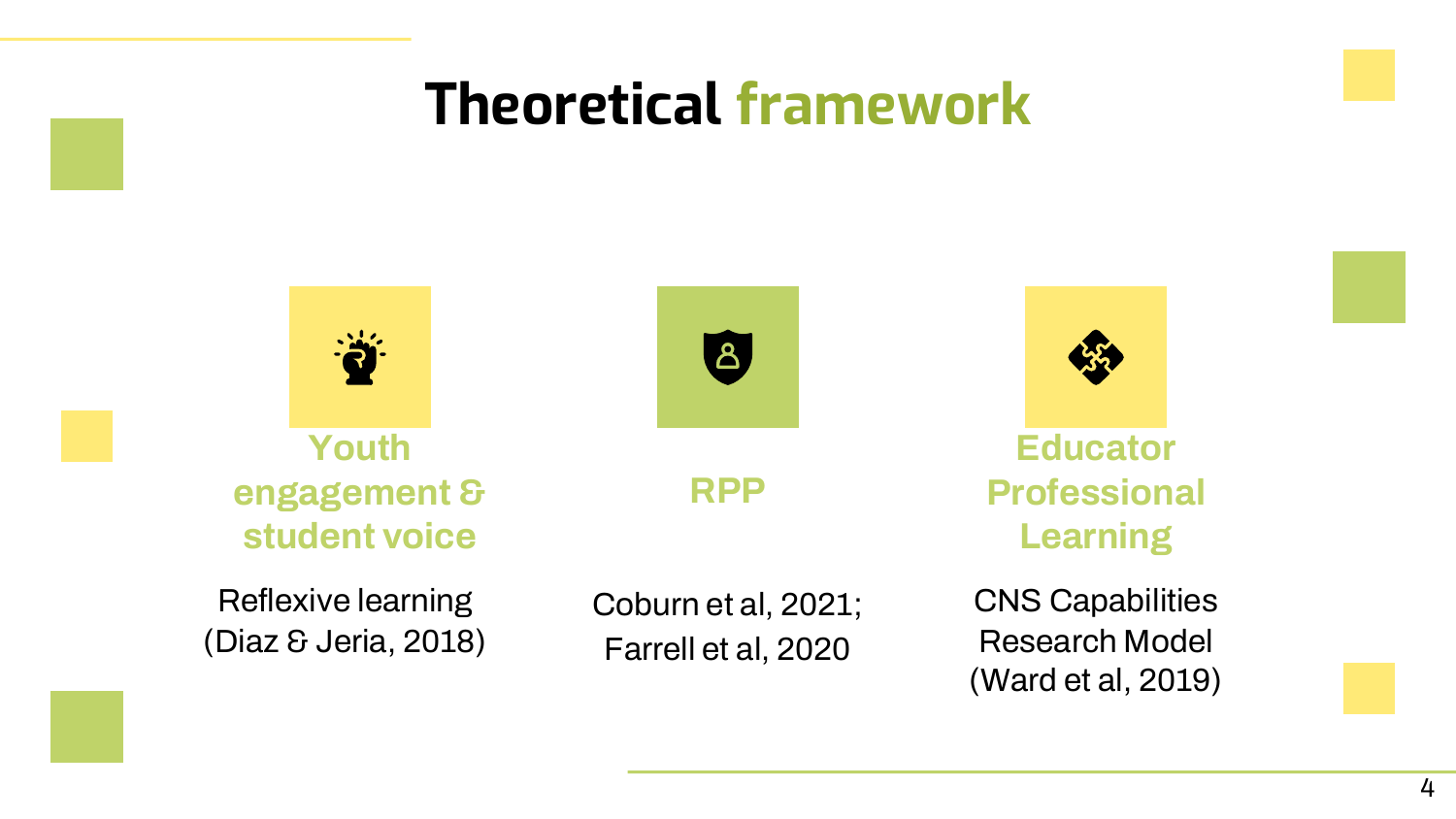## Research questions (RQ)



01

To what extent the RPP drives educational improvement that strengthens youth-civic engagement relating to climate change?

02

What is the contribution of the RPP around the inclusion of environmental issues and students' voices into the pedagogical curriculum?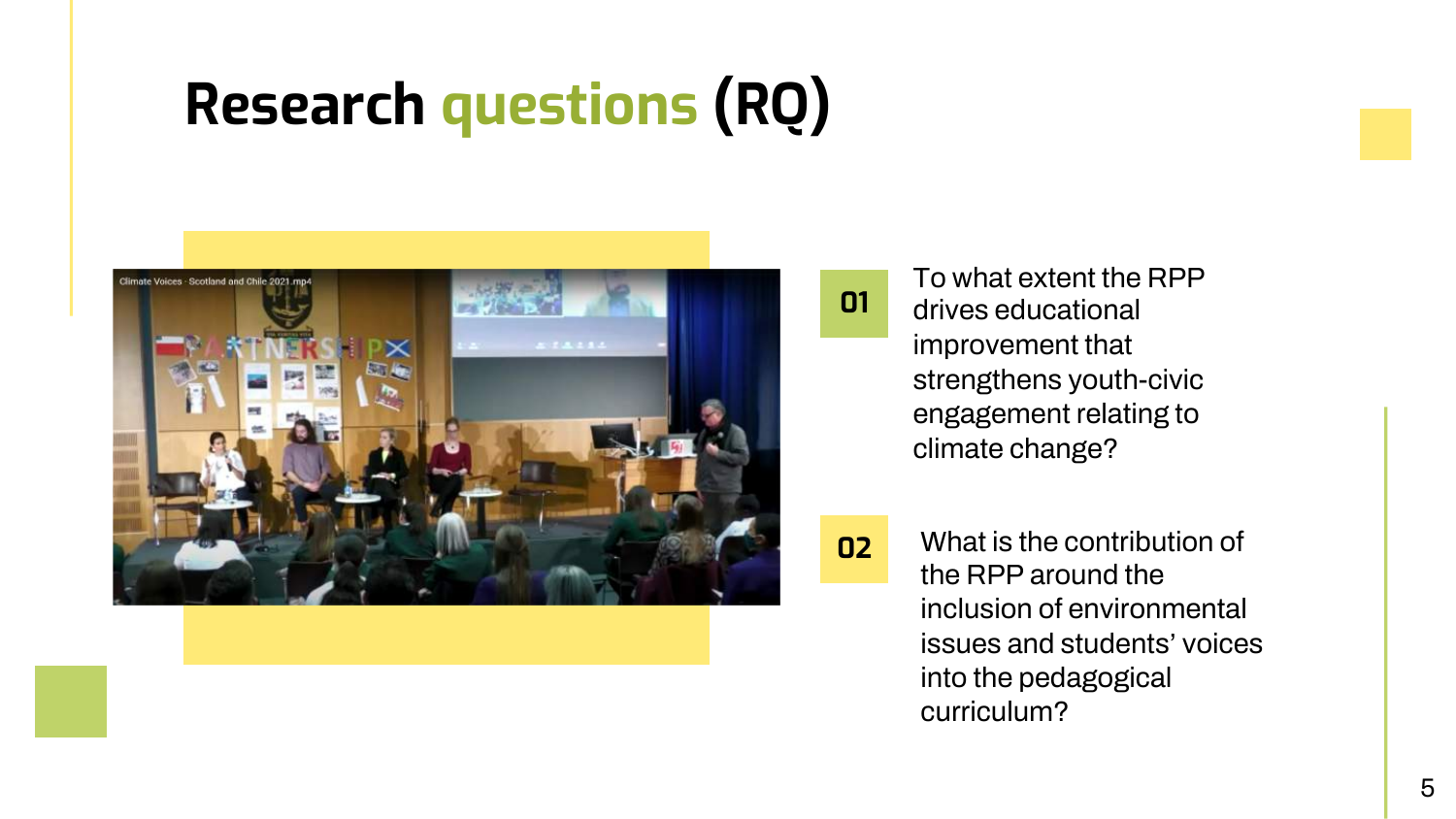## Methods

#### Design -based

research approach

#### RPP

Implementation 6 months

#### Data

online interviews and focus groups with participants of the RPP

#### **Students**

products analysis, interviews, toys as puppets

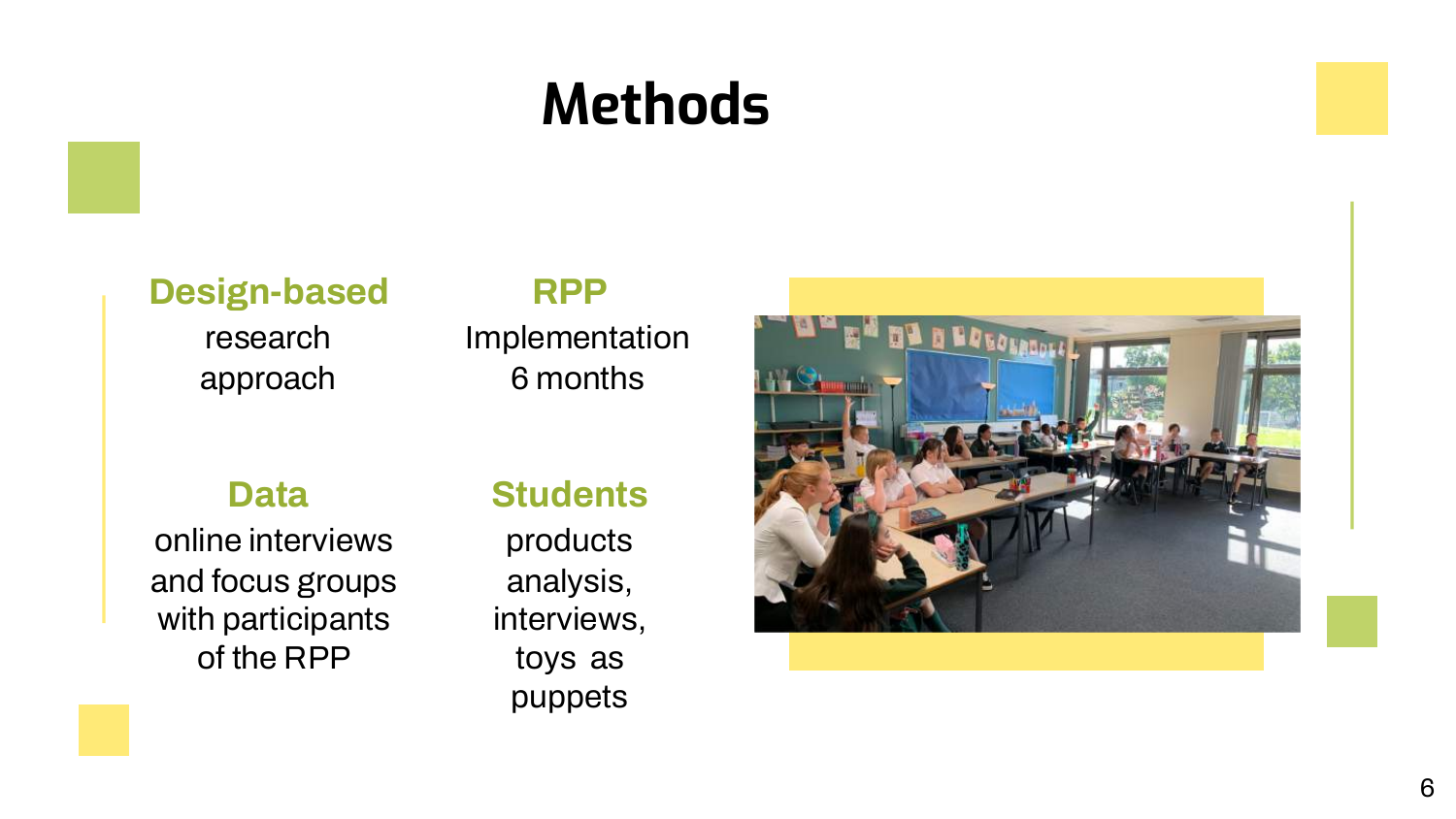## RPP implementation during 2021

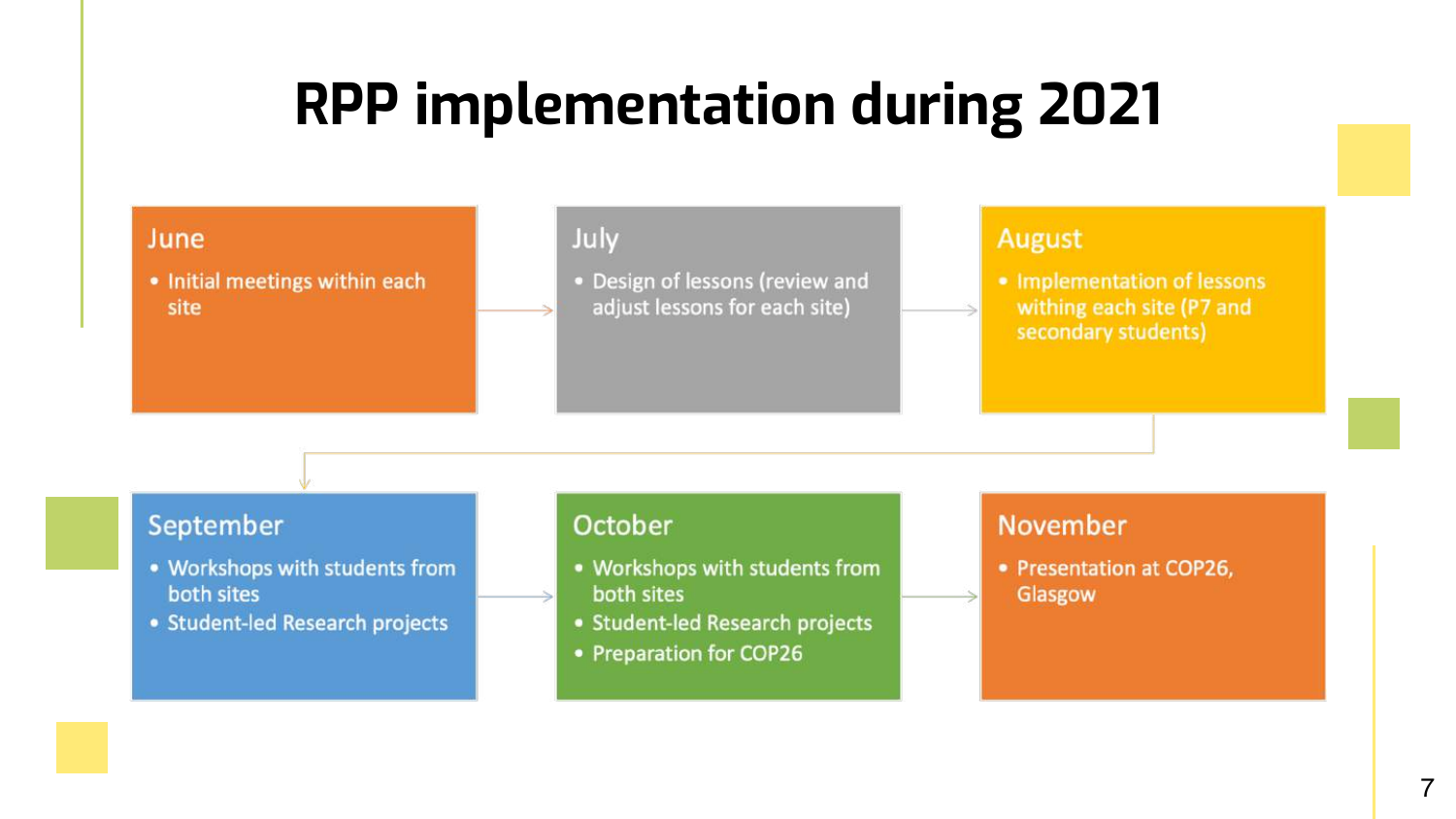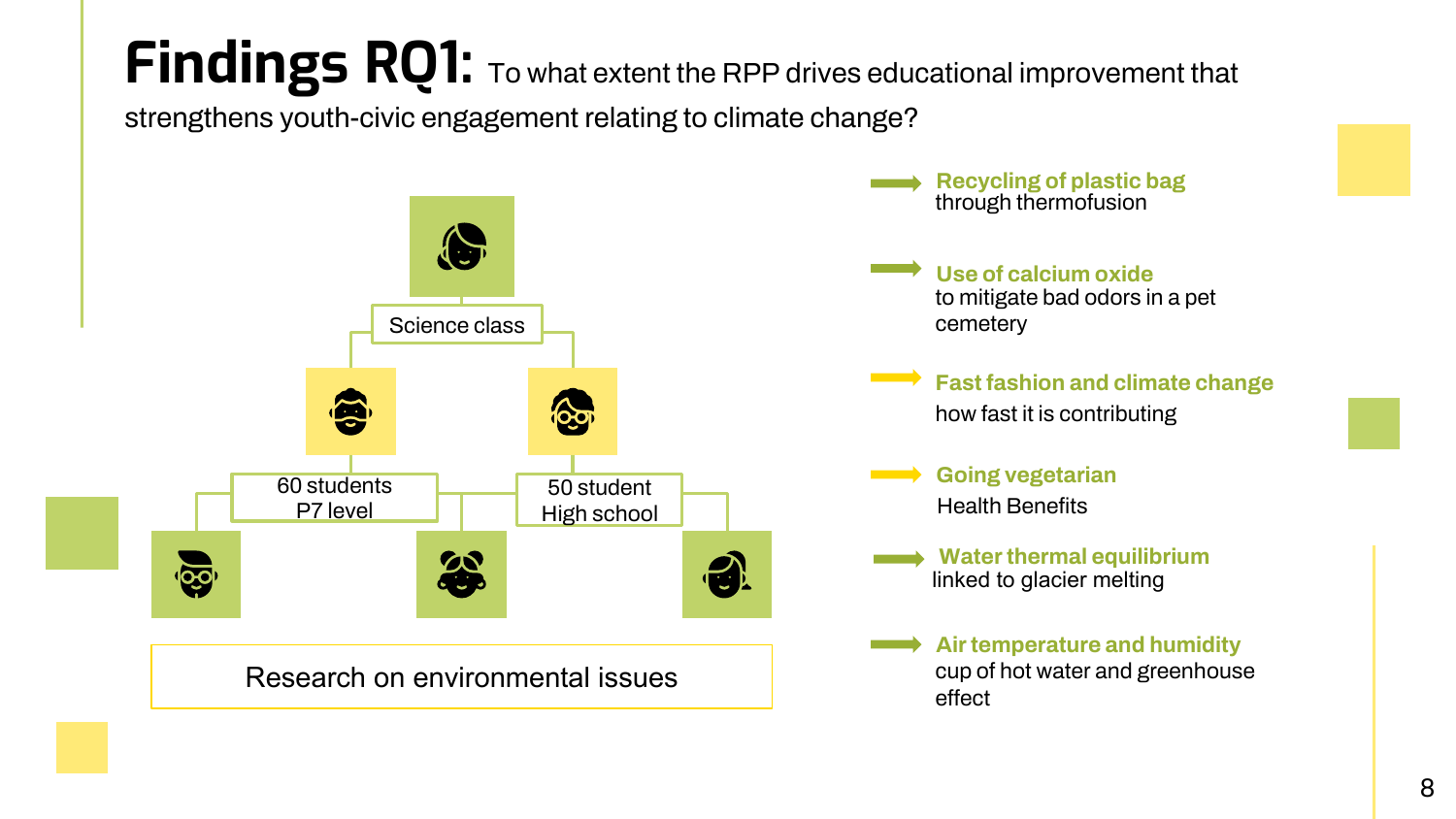## Findings RQ1: To what extent the RPP drives educational improvement that

strengthens youth-civic engagement relating to climate change?

#### **Research skills** and conducting a scientific project





We thought it was impossible to make a change in the world or with our project. We thought it was difficult to contribute and help our planet. But we realized that nothing is impossible since we can contribute or do what we can.

*Secondary students, Chile*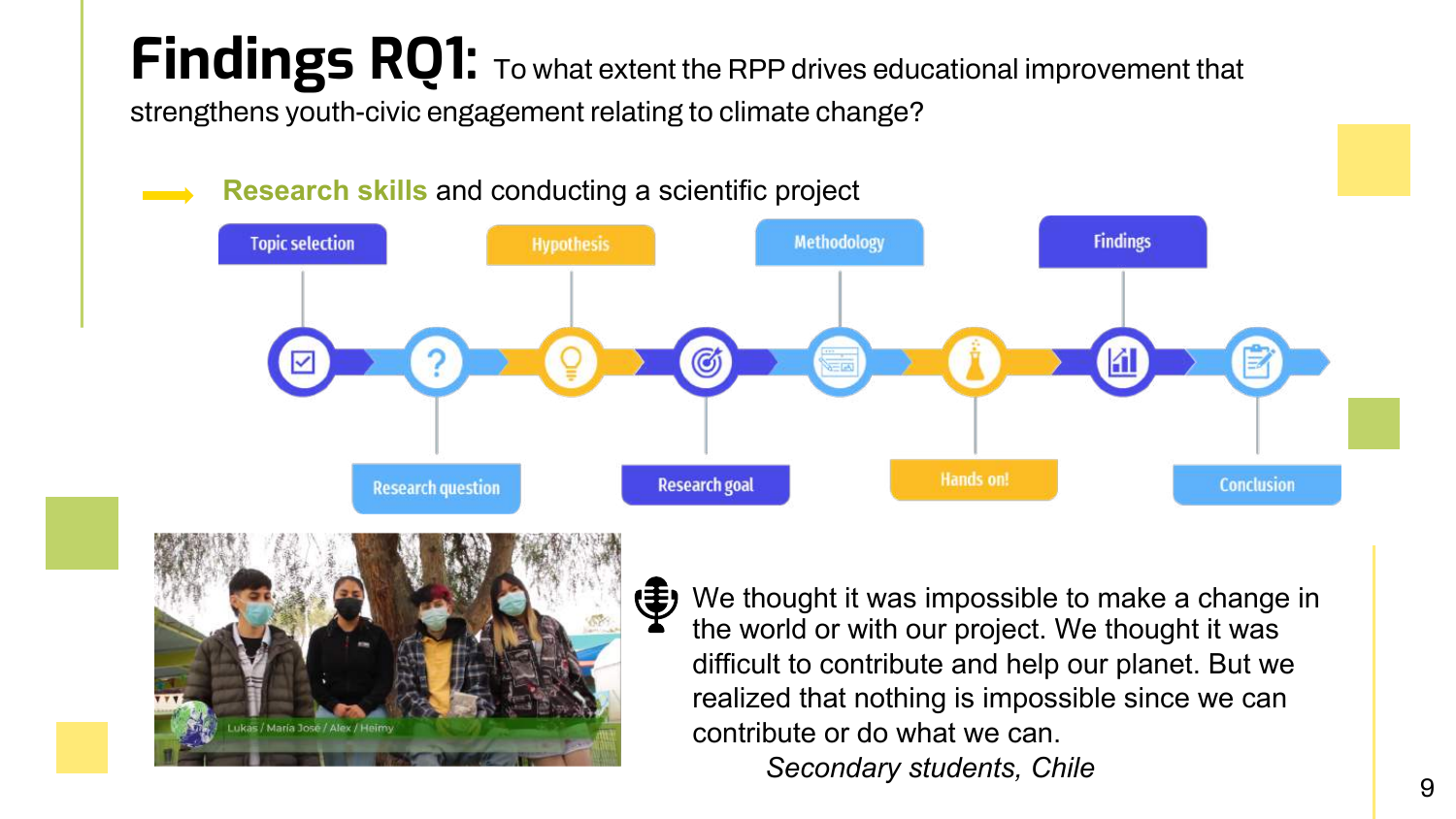#### Findings RQ1: To what extent the RPP drives educational improvement that strengthens youth-civic engagement relating to climate change?

**Children's hopes** and concerns on local environmental issues

Learning from each other and global vision of climate change



The conversation opened our eyes and showed us that climate change isn't only affecting us but everyone as well. It gave us more motivation to bring awareness and change. *- Secondary student, Scotland.*

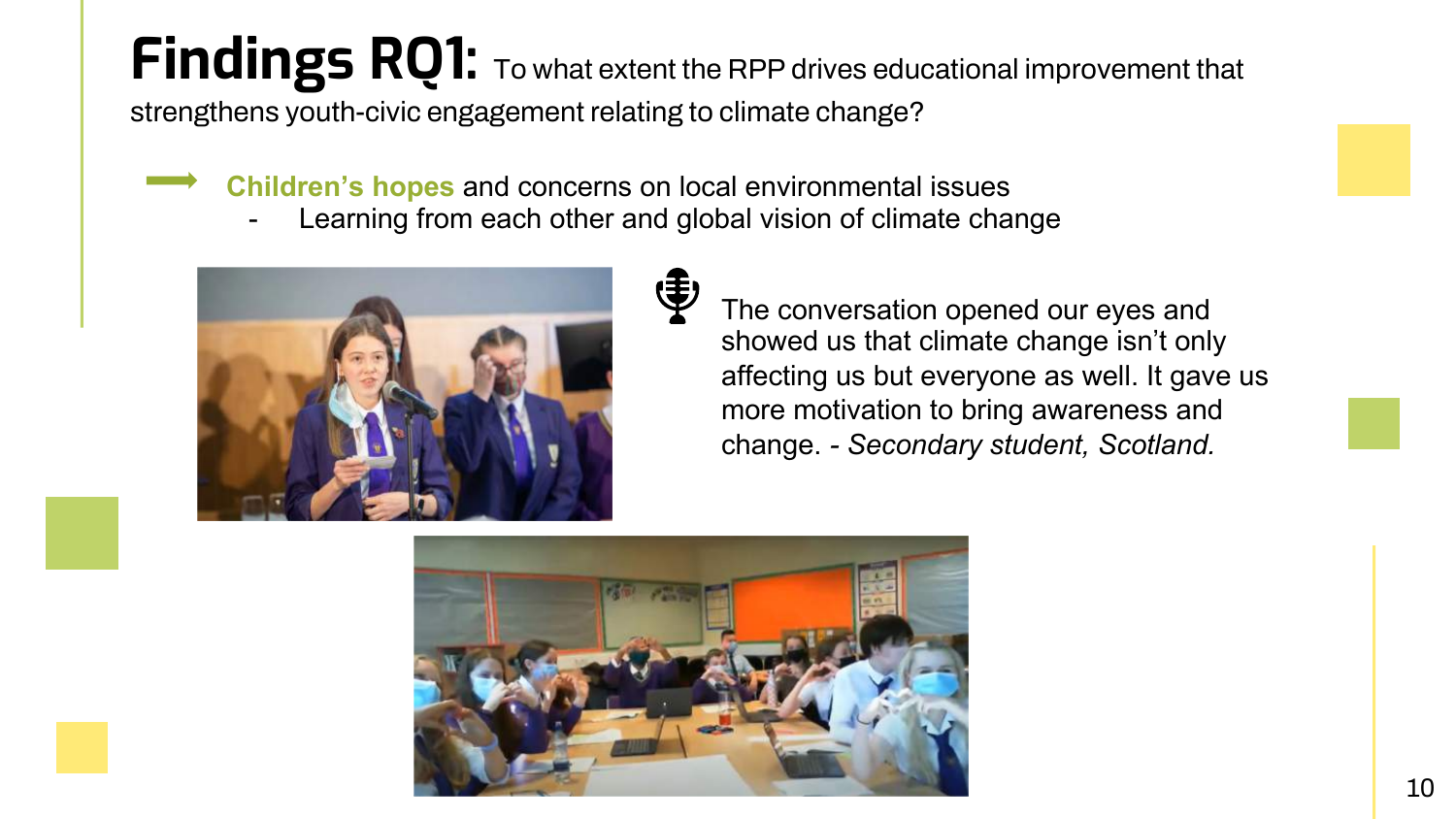## Findings RQ1: To what extent the RPP drives educational improvement that

strengthens youth-civic engagement relating to climate change?

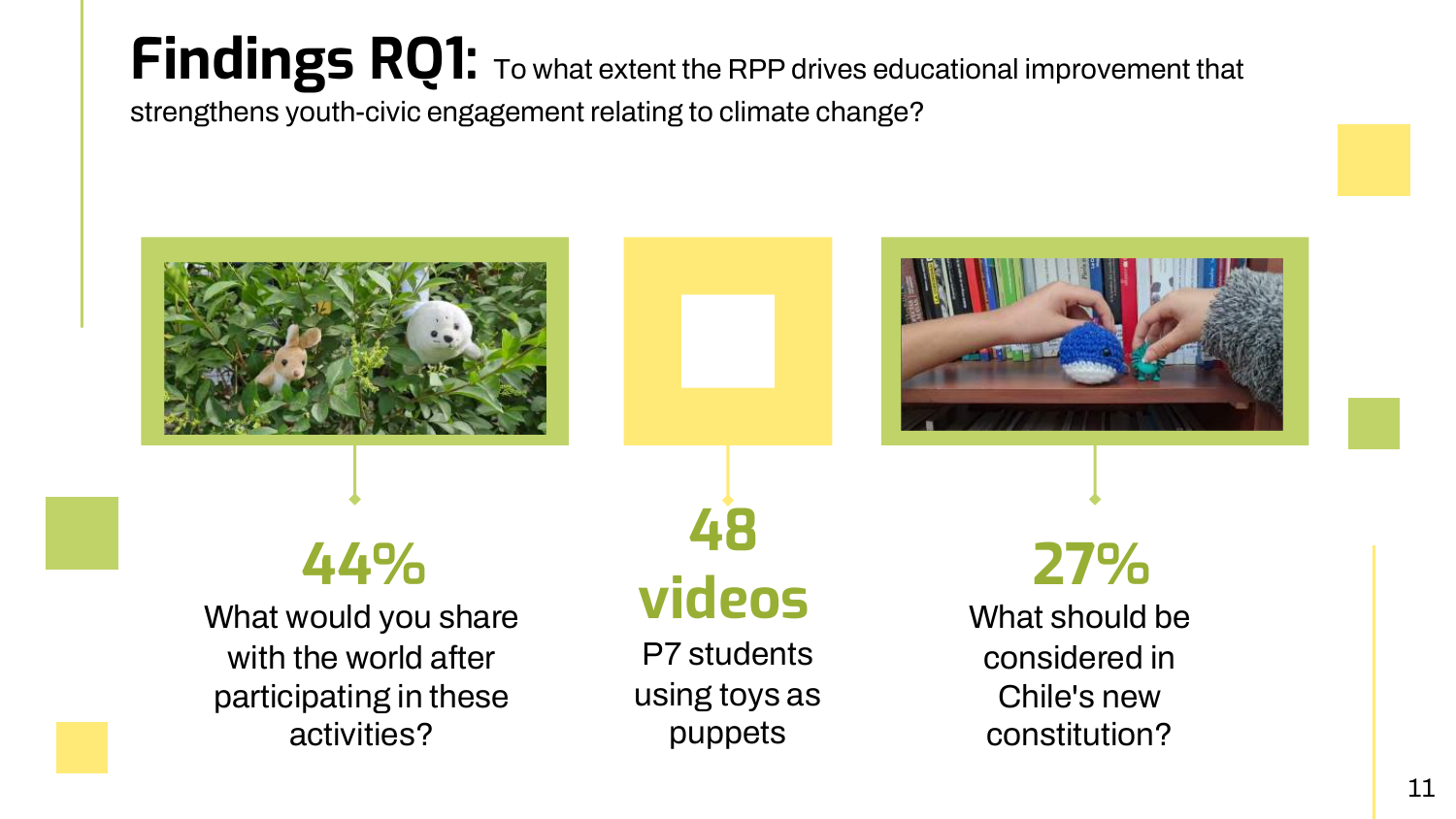## Findings RQ2: What is the contribution of the RPP around the inclusion of

environmental issues and students' voices into the pedagogical curriculum?





Student-led research model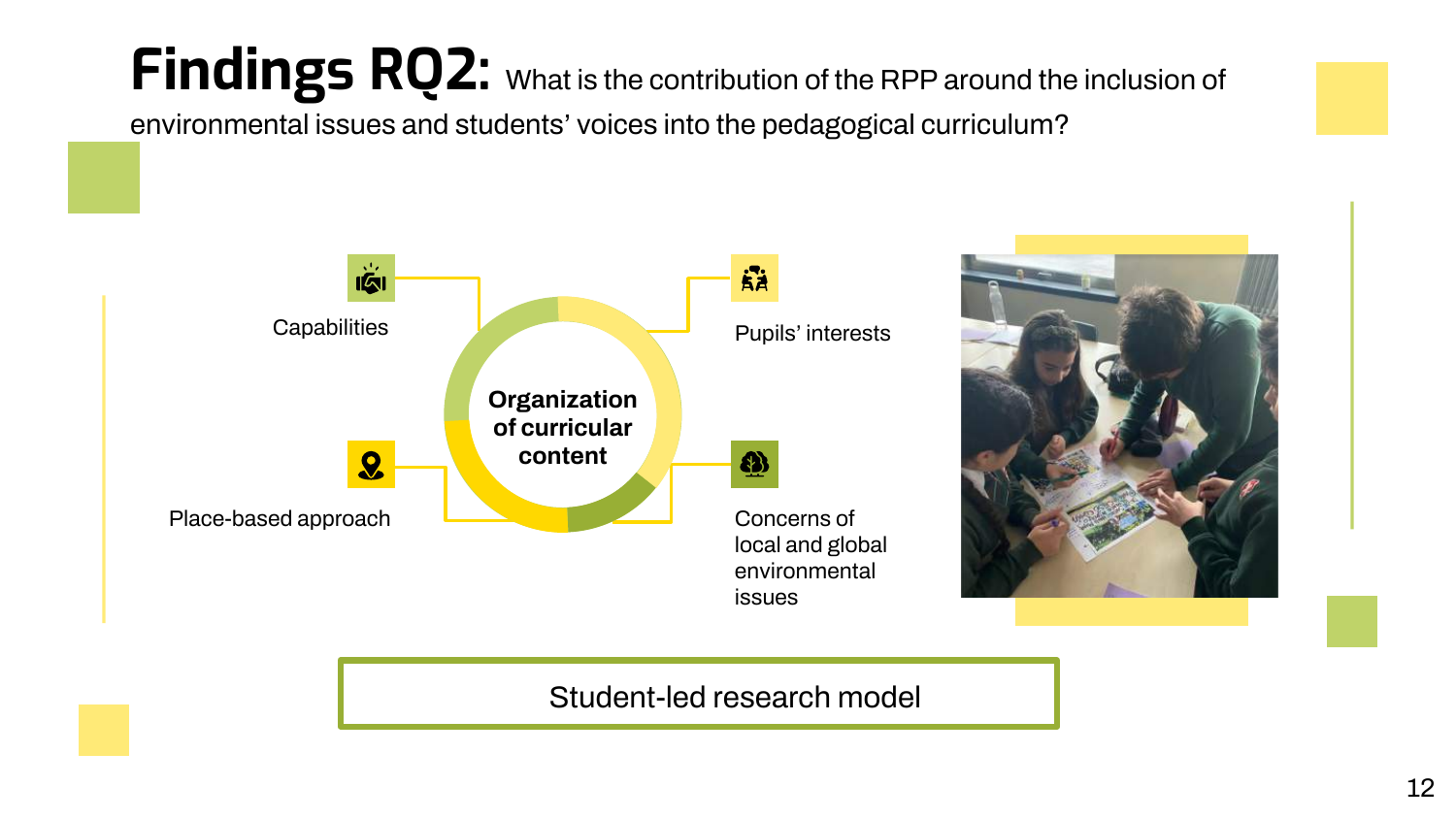#### Findings RQ2: What is the contribution of the RPP around the inclusion of environmental issues and students' voices into the pedagogical curriculum?



The interdisciplinary-intersubject component of the RPP (chemistry, social sciences, physics, language)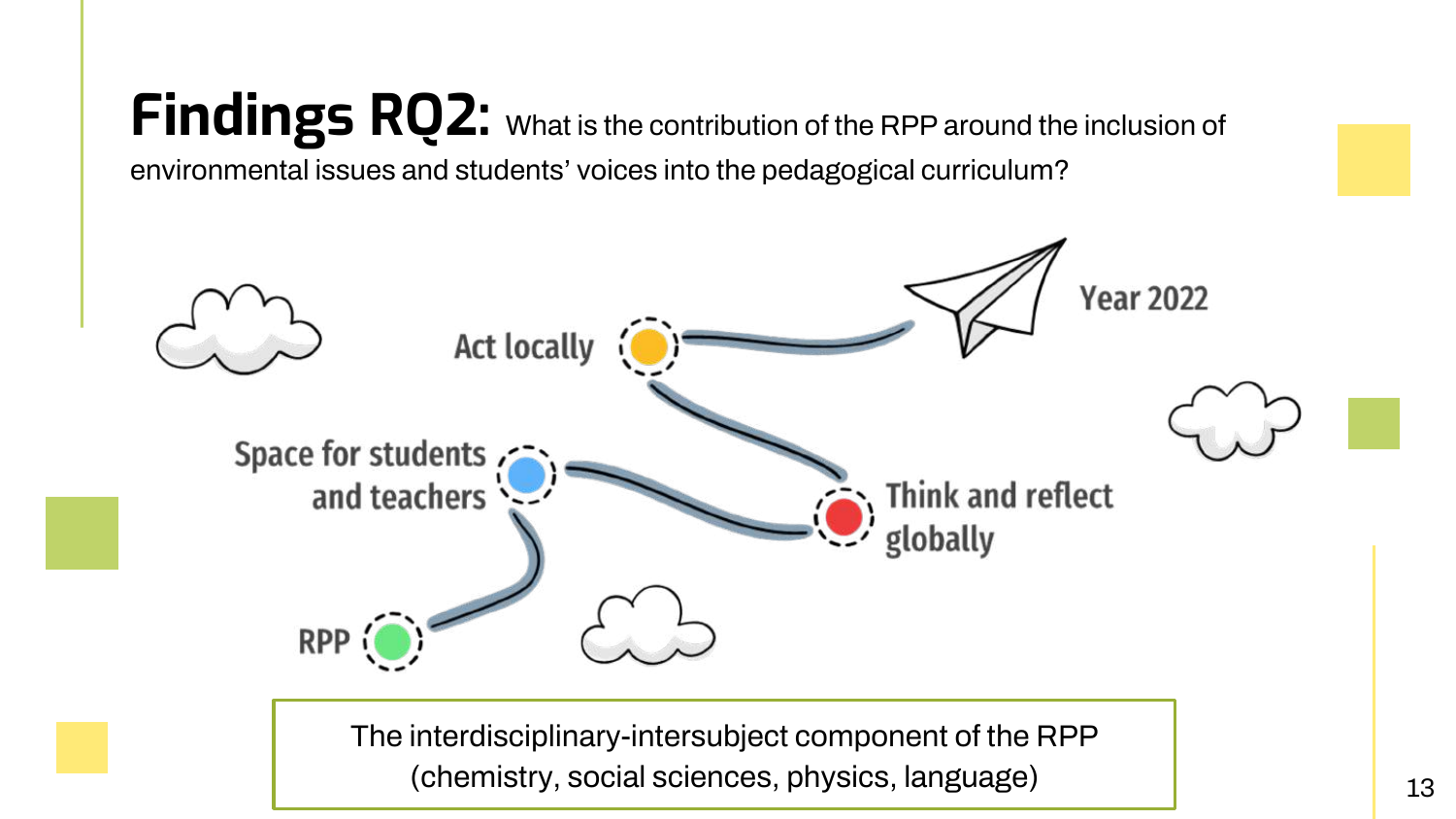

BL NT NIDES

**ENCUENTRO CHILE-ESCOCIA** MARTES 28 SEPTIEMBRE 2021



# Acting locally<br>and thinking<br>globally

14